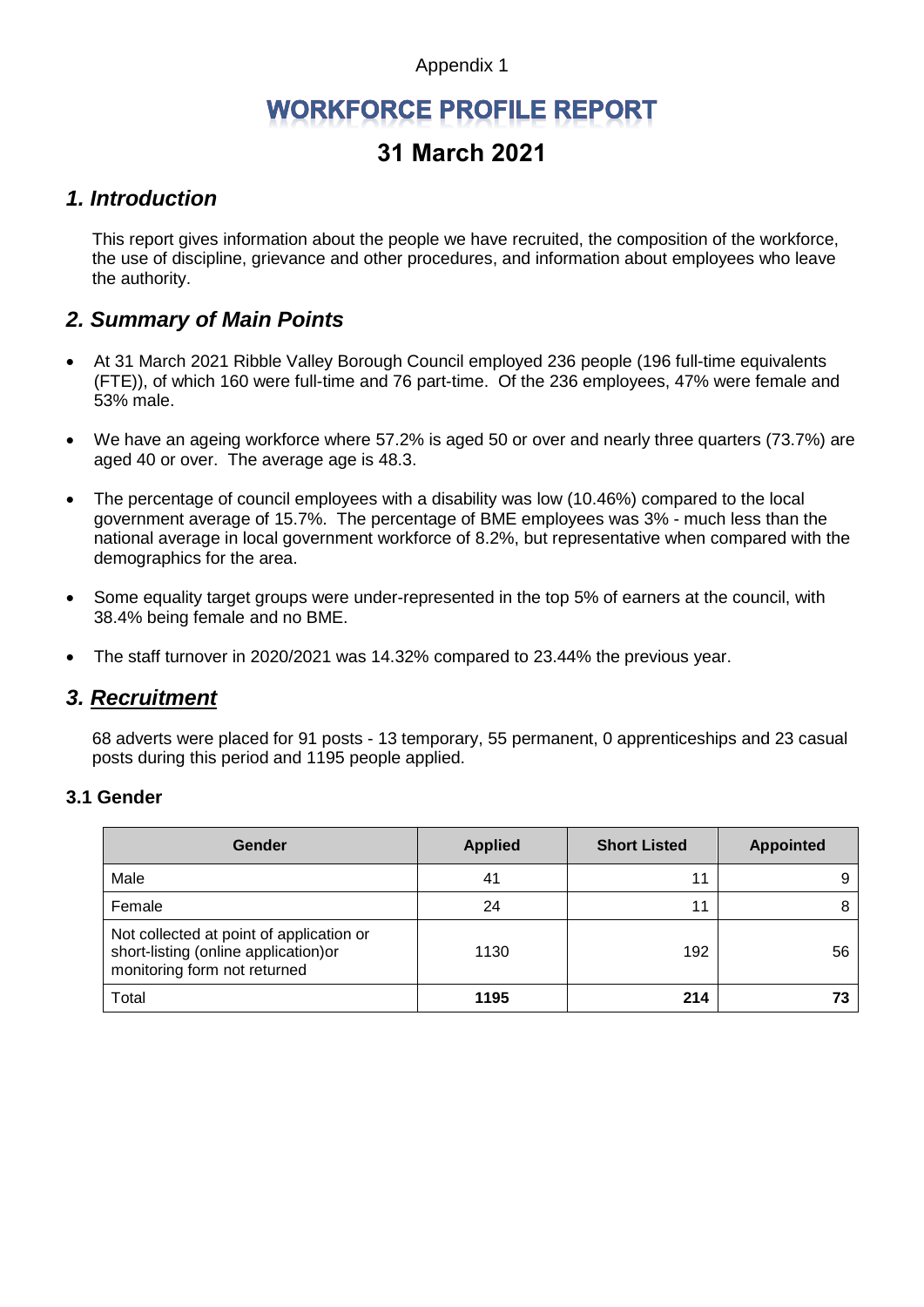## **3.2 Ethnicity**

| <b>Ethnicity</b>                                   | <b>Applied</b> | <b>Short Listed</b> | <b>Appointed</b> |
|----------------------------------------------------|----------------|---------------------|------------------|
| White or White British                             | 1078           | 199                 | 67               |
| <b>Black or Black British</b>                      | 3              |                     |                  |
| Asian or Asian British                             | 27             | 5                   |                  |
| Mixed Race                                         | 12             | 0                   |                  |
| Other                                              | 48             | 2                   |                  |
| Prefer not to answer/Not collected/Not<br>returned | 27             |                     |                  |
| <b>Total</b>                                       | 1195           | 214                 | 73               |

The authority continues to advertise vacancies with organisations that work actively with BAME communities.

#### **3.3 Disability**

| <b>Disability Status</b>             | <b>Applied</b> | <b>Short listed</b> | <b>Appointed</b> |
|--------------------------------------|----------------|---------------------|------------------|
| Not disabled                         | 1137           | 199                 | 68               |
| <b>Disabled</b>                      | 36             | 8                   |                  |
| Prefer not to answer/Not<br>returned | 22             |                     | 4                |
| Total                                | 1195           | 214                 |                  |

The Council has been re-assessed under the Disability Confident Scheme and has been confirmed as a Disability Confident Employer. The current certificate expires on 20 July 2021 and will be resubmitted at that point.

#### **3.4 Other equality strands**

The equality monitoring section on our application form has been amended to ask about other equality strands. From April 2011, we have been able to monitor the success rates against: age, sexual orientation, and religion and belief at each stage of the recruitment process.

## *4. Our Workforce*

At March 2021, the establishment was made up of 234 posts and the Council employed 236 people (196 FTE). The headcount of 236 is made up of 160 full time and 76 part time employees. 224 are on permanent employment contracts and 12 are on a temporary contract. Analysis of the workforce has indicated that 66.2% live within the borough (compared to 67.1% in 2020).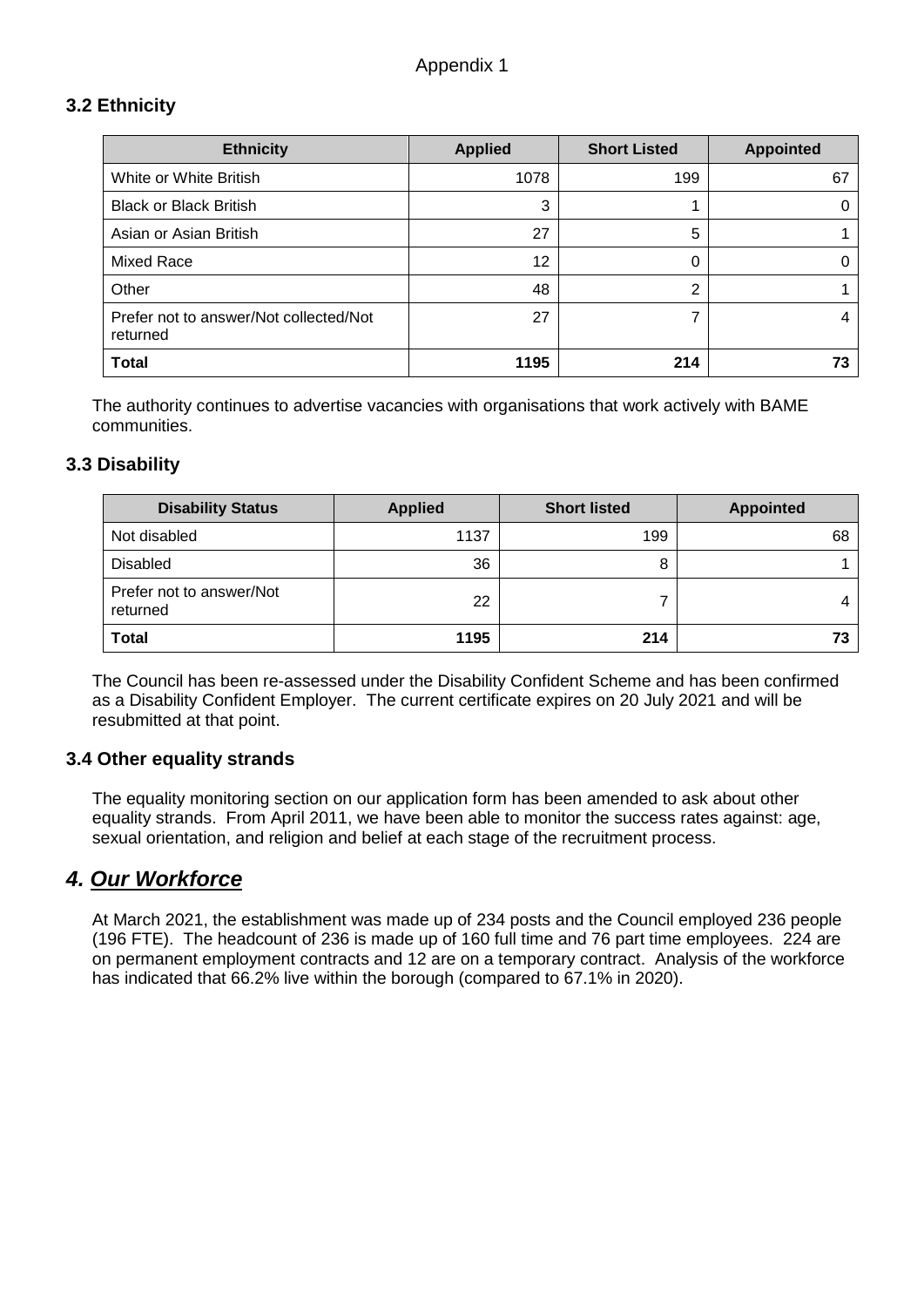## **4.1 Employee Profile**

#### **(i) Gender**

We employed 47% females (47.1% in 2020) and 53% males (52.9% in 2020). The profile of the local government workforce is 76% female, 24% male<sup>1</sup>. For shire districts, the figures show 53% female, 47% male<sup>2</sup>.

The table below shows the gender breakdown for part-time employees and those on Management Grades, which we have defined as salary scales PO1, spinal column point 33, and above.

| <b>Total staff</b> | <b>Male</b> | <b>Female</b> | Male P/T | <b>Female P/T</b> | Male staff in<br>management<br>grades | <b>Female staff in</b><br>management<br>grades |
|--------------------|-------------|---------------|----------|-------------------|---------------------------------------|------------------------------------------------|
| 236                | 125         | 111           | 18       | 58                |                                       |                                                |
|                    | 53%         | 47%           | 7.6%     | 24.6%             | 3.8%                                  | 2.1%                                           |

The PI detailing the percentage of employees in the top 5% of earners who are female was 38.4%, up from 30.7% in 2019/2020.

#### **(ii) Ethnicity**

The percentage of BME employees overall was 3%, which is the same as the previous year.

Nationally, in 2010, 8.2%<sup>3</sup> of the local government workforce was from BME backgrounds with 3.2% from BME backgrounds in shire districts (4.1% in the North West).

The 2011 Census indicated that 2.2% of Ribble Valley's total population were from minority ethnic communities. Census data shows that the minority ethnic community make up 1.89% of the economically active borough population.

Unemployment rates tend to be higher for males from BME communities than for white males. People from minority ethnic communities are not represented in senior management.

#### **(iii) Sexual orientation**

There is no hard data on the number of lesbians, gay men and bisexuals in the UK as no national census has ever asked people to define their sexuality.

However, the key findings of a Household Survey in 2013 indicated that 1.6% of UK adults identified their sexual identity as gay, lesbian or bisexual. London had the highest percentage of adults identifying themselves as gay, lesbian or bisexual at 3.2%. Twice as many males (1.6%) as females  $(0.8%)$  were likely to state their sexual identity as gay or lesbian<sup>4</sup>.

The Government estimates that between  $5 - 7%$  of the population are lesbian, gay men or bisexual. This figure is corroborated by Stonewall, an organisation promoting equality and justice for lesbians, gay men and bisexuals.

 $\overline{a}$ <sup>1</sup> Local Government Association – Statistical Alert Quarter 4 2017

<sup>2</sup> Local Government Association – Local Government Demographics 2010

<sup>3</sup> Local Government Association – Local Government Demographics 2010

<sup>4</sup> ONS Integrated Household Survey, January to December 2013: Experimental Statistics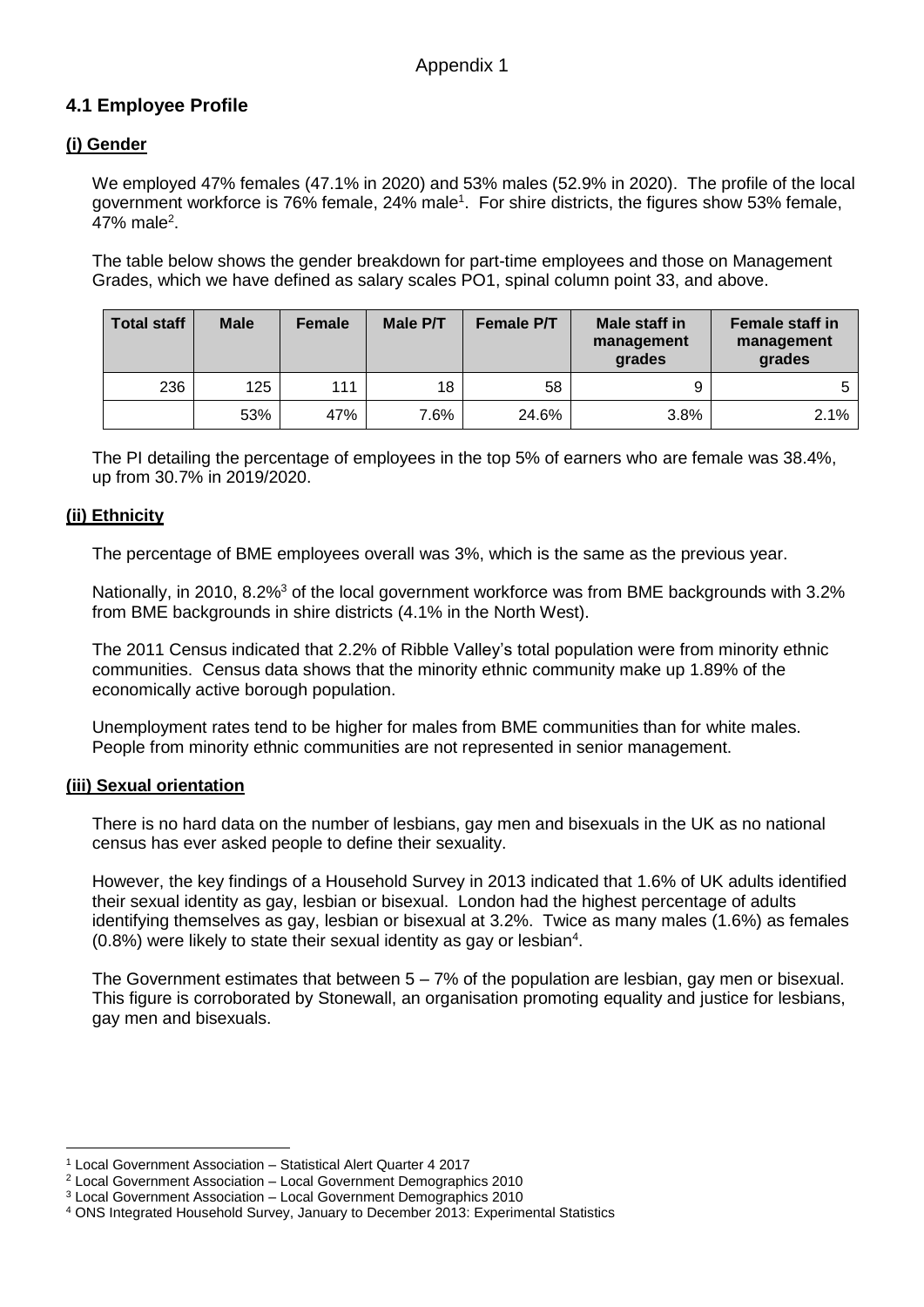#### Appendix 1

We have no data on the sexual orientation of staff and the Council feels that providing an indication of likely representation on sexual orientation is sufficient in order to avoid individuals being identified as a result of an audit. This ensures that we are meeting the requirements of the Data Protection Act and protecting our employees' rights to confidentiality<sup>5</sup>.

#### **iv) Age**

The age profile for employees is as follows:

| Age       | <b>The Council</b><br>236 | <b>Ribble Valley</b><br>working population<br>$(2011 \text{ census})$<br>36,000 | <b>Local Government</b><br>Average <sup>6</sup> | <b>England working</b><br>population<br>$(2011 \text{ census})$<br>34,979,900 |
|-----------|---------------------------|---------------------------------------------------------------------------------|-------------------------------------------------|-------------------------------------------------------------------------------|
| Under 20  | $2 - 0.8\%$               | 10.00%                                                                          | 1.3%                                            | 9.55%                                                                         |
| $20 - 29$ | $26 - 11.0\%$             | 14.17%                                                                          | 11.4%                                           | 20.71%                                                                        |
| 30-39     | $34 - 14.4\%$             | 16.11%                                                                          | 18.9%                                           | 20.18%                                                                        |
| 40-49     | $39 - 16.5\%$             | 25.56%                                                                          | 32.9%                                           | 22.20%                                                                        |
| 50-59     | $96 - 40.7\%$             | 22.22%                                                                          | 26.3%                                           | 18.29%                                                                        |
| $60+$     | $39 - 16.5\%$             | 11.94%                                                                          | $9.2\%$                                         | 9.07%                                                                         |

It can be seen from the above table that nearly three quarters of the workforce (73.7%) is over age 40 with over 50% (57.2%) over age 50. The age profile for Ribble Valley BC roughly reflects the profile for local government where there is a tendency to have a significant proportion of older staff with long service. However, on average, 35.7% of Local Government employees are aged 50+, much lower than the Ribble Valley figure of 57.2%. The public and local government sectors have a larger proportion of older employees than the private sector, with 18% of employees aged 55 or over in both sectors compared with 14% in the private sector.<sup>7</sup> The average age is 48.3.

The 2011 Census indicates that the profile of those in work in the borough was generally younger than that of Ribble Valley Borough Council. Roughly 40% were less than age 40 (40.28%), whereas about a third (34.16%) were aged over 50.

#### **(v) Religion and belief**

 $\overline{a}$ 

Monitoring information has not been previously collected in Ribble Valley in relation to this equality strand so we have no data on the religion and belief of staff. The Council feels that providing an indication of likely representation on religion or belief is sufficient in order to avoid individuals being identified as a result of an audit.

This information is now as part of the recruitment process, it can be compared with the results as shown in the table below which is information for religion and belief within Ribble Valley and nationally from the 2011 Census.

| <b>Religion or belief</b> | <b>The Council</b><br>(236) | <b>Ribble Valley Religion</b><br>(2011 census - 57,100) | <b>England Religion (2011)</b><br>census - 53,012,500) |
|---------------------------|-----------------------------|---------------------------------------------------------|--------------------------------------------------------|
| Christian                 | $3.81\%$ (9)                | 78.1%                                                   | 59.4%                                                  |
| <b>Buddhist</b>           |                             | 0.2%                                                    | $0.5\%$                                                |

<sup>5</sup> According to the Gender Recognition Act 2004, where someone holds a gender recognition certificate, it is a criminal offence to disclose the fact that they have changed their sex. A transsexual person may consent to us disclosing the information if they decide it is in their interests to do so. Such consent, however, must be explicit. It may not be assumed.

6 Local Government Association – Local Government Demographics 2010

 $<sup>7</sup>$  Local Government Pay and Workforce Facts and Figures 2010/11 – produced by LG Group</sup>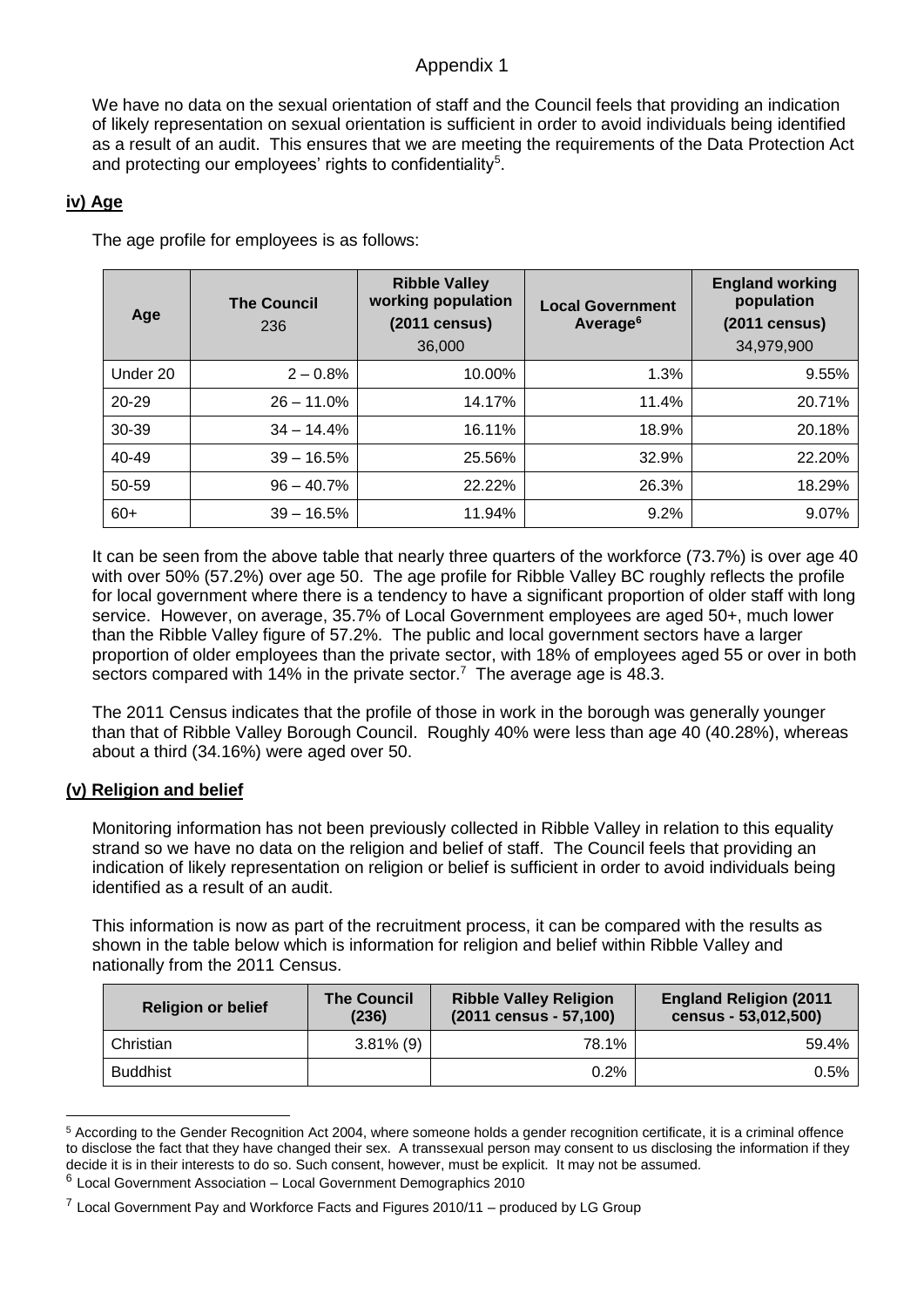| <b>Religion or belief</b> | <b>The Council</b><br>(236) | <b>Ribble Valley Religion</b><br>(2011 census - 57,100) | <b>England Religion (2011</b><br>census - 53,012,500) |
|---------------------------|-----------------------------|---------------------------------------------------------|-------------------------------------------------------|
| Hindu                     |                             | 0.2%                                                    | 1.5%                                                  |
| Jewish                    |                             | 0.0%                                                    | 0.5%                                                  |
| Muslim                    |                             | 0.7%                                                    | 5.0%                                                  |
| Sikh                      |                             | 0.1%                                                    | 0.8%                                                  |
| Any other religion        |                             | 0.24%                                                   | 0.4%                                                  |
| No religion               | $2.54\%$ (6)                | 14.5%                                                   | 24.7%                                                 |
| Religion not stated       |                             | 6.0%                                                    | 7.2%                                                  |
| Information not available | 24.58% (58)                 |                                                         |                                                       |

#### **(vi) Disability**

The PI detailing the percentage of employees who report themselves as having a disability was 10.46%. Last year this was 8.55%. Overall in local government, in 2010, 15.7% of the workforce was classed as disabled<sup>8</sup>.

The PI detailing the percentage of employees in the top 5% of earners who report themselves as having a disability was 15.38%, up from 0% last year.

#### **(vii) Issues for Transsexual staff**

No issues identified.

#### **4.2 Occupational Segregation**

No issues identified.

#### **4.3 Return to work rates after maternity leave**

In 2020/2021 two members of staff took maternity leave. As at 31 March 2021 both have returned to work on a part time basis following a successful application for flexible working. One arrangement is permanent and the other is temporary.

#### **4.4 Take up of training opportunities**

No issues identified.

 $\overline{a}$ 

### **4.5 Applications for flexible working**

During 2020/2021 there were two applications for flexible working.

<sup>8</sup> Local Government Association – Local Government Demographics 2010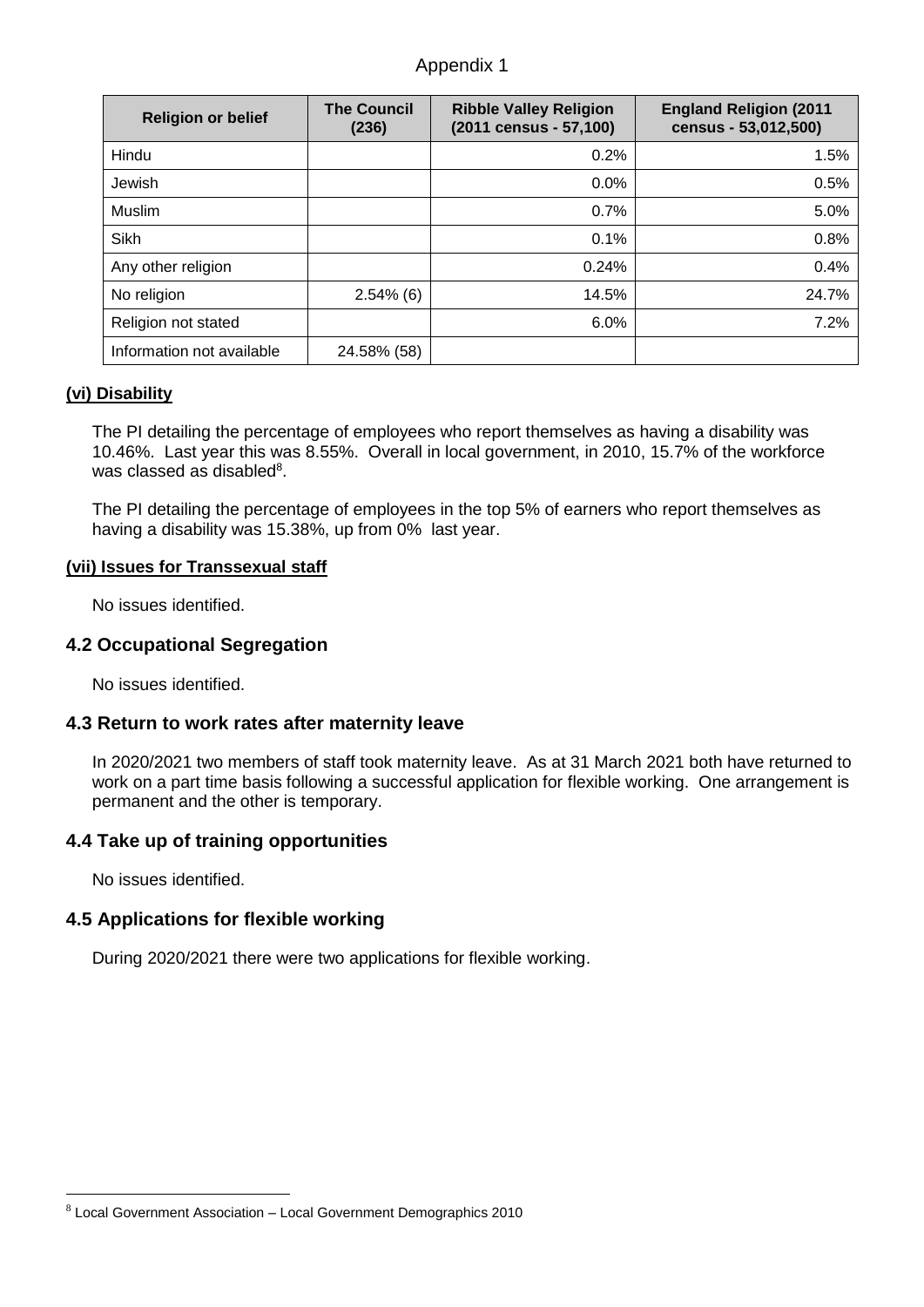#### **4.6 Pay**

The percentage of women in the top 5% of earners is 38.4%, up from 25% in 2014/15. We have no BME employees among our top 5% earners, and 15.38% have a disability.

Equality workforce profile by pay bands as at 31 March 2021:

| <b>Salary Band</b>  | <b>Number</b><br>(Total 236) | <b>BME</b> | <b>Disability</b> | <b>Female</b> | Average<br>Age | <b>Full</b><br>time |
|---------------------|------------------------------|------------|-------------------|---------------|----------------|---------------------|
| <b>CEX/Director</b> | $\overline{4}$               | 0%         | 50%               | 50.0%         | 55.5           | 100%                |
| PO16-PO26           | 10                           | $0\%$      | $0\%$             | 30%           | 53.9           | 80%                 |
| PO1-PO15            | 23                           | 0%         | 13.04%            | 30.4%         | 51.6           | 82.6%               |
| SO1-SO2             | 12                           | 0%         | $0\%$             | 58.3%         | 53             | 50%                 |
| Scale 4-Scale 6     | 71                           | 1.41%      | 12.68%            | 43.7%         | 46.3           | 83.1%               |
| Scale 1a-Scale 3    | 117                          | 3.42%      | 5.98%             | 52.1%         | 47.2           | 54.7%               |

The overall average age of a Council employee is 48.3 (a slight increase from 47.8 in 2019/2020 and an incremental increase from 46 in 2010/2011).

#### **4.7 Disciplinary and Grievance Cases**

These are recorded by gender, ethnicity, disability and age. There were 5 incidents of disciplinary action taken and 4 grievances raised between 1st April 2020 and 31st March 2021.

| <b>Equality Group</b> | <b>Number</b> |
|-----------------------|---------------|
| <b>BME</b>            | $\mathbf 0$   |
| <b>Disability</b>     | $\mathbf 0$   |
| Gender - Female       |               |
| - Male                | 8             |
| Under 20              | $\mathbf 0$   |
| 20-29                 | 1             |
| 30-39                 | 3             |
| Age<br>40-49          | 3             |
| 50-59                 |               |
| $60+$                 |               |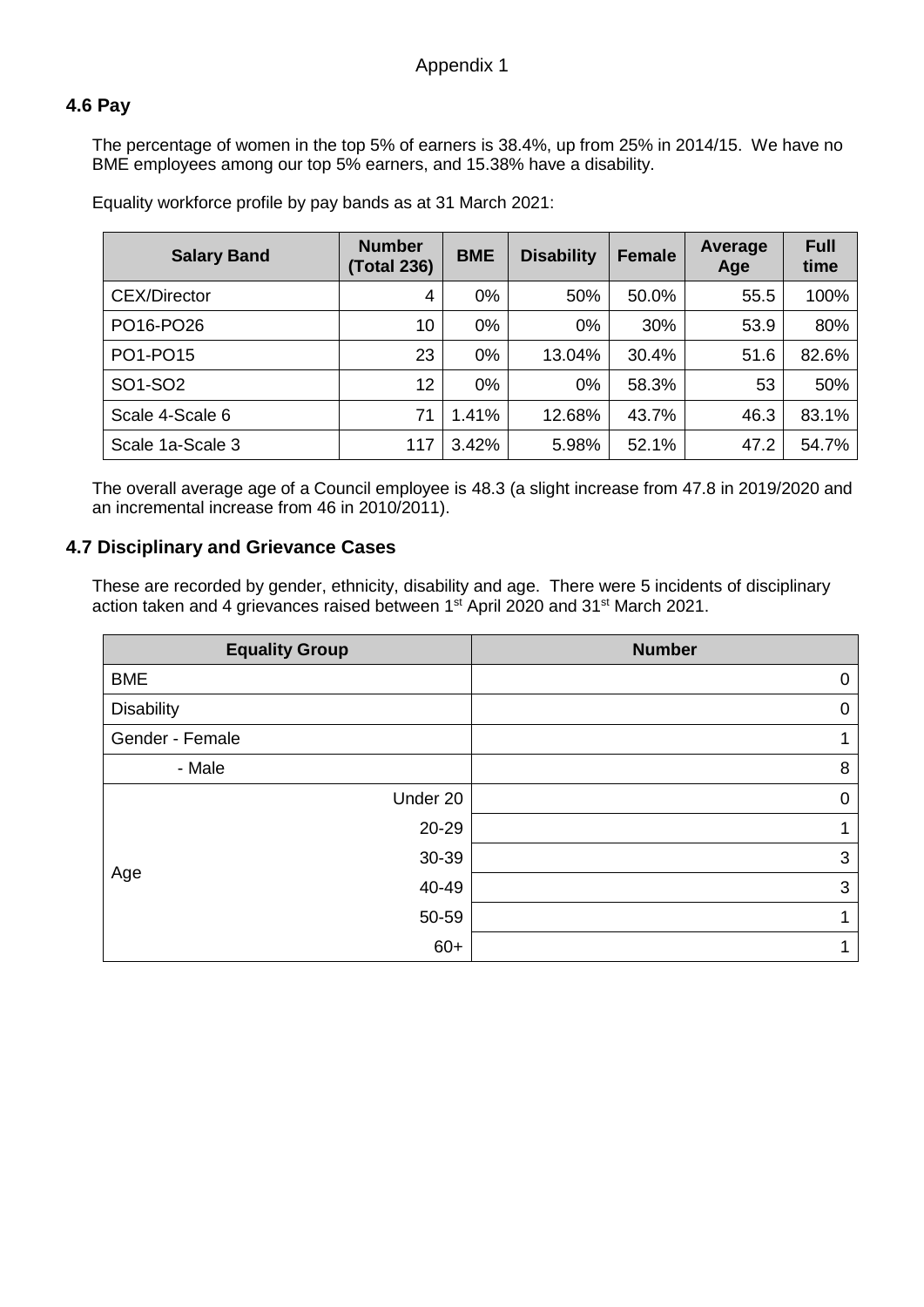## *5. Leaving the Council*

## **5.1 Turnover**

Turnover for 2020/21 was 14.32% (23.44% in 2019/2020), with 28 leavers overall. The following table breaks this down by service.

| <b>Service</b>                                                   | Number of<br>leavers<br>(28) | <b>Reasons for leaving</b> | $%$ of<br><b>leavers</b> | % turnover<br>within the<br>Council<br>(236) |
|------------------------------------------------------------------|------------------------------|----------------------------|--------------------------|----------------------------------------------|
| <b>Environmental Health</b>                                      | 4                            | VR(3) IH(1) Fl(1)          | 14.29%                   | 1.69%                                        |
| Housing and Regeneration                                         |                              | VR(1)                      | 3.57%                    | 0.42%                                        |
| <b>Legal Services</b>                                            |                              | VR(1)                      | 3.57%                    | 0.42%                                        |
| <b>Human Resources</b>                                           | 0                            |                            |                          | 0.42%                                        |
| <b>Financial Services</b>                                        | 4                            | OR (1) VR (3)              | 14.29%                   | 1.69%                                        |
| <b>Revenues and Benefits</b>                                     | 3                            | VR(2) RI(1)                | 10.71%                   | 1.27%                                        |
| Culture, Recreation and<br>Leisure (inc. Grounds<br>Maintenance) | 5                            | VR (2) OR (2) DI (1)       | 17.86%                   | 2.12%                                        |
| Planning                                                         |                              | VR(1)                      | 3.57%                    | 0.42%                                        |
| <b>Engineering Services (inc.</b><br>Direct Work Force)          | 9                            | VR (3) OR (2) DI (4)       | 32.14%                   | 3.81%                                        |

#### **i) Turnover by BME, Disability, Age & Gender**

| <b>Equality Target</b><br><b>Group</b> |                 | <b>Number of leavers (28)</b> | % of leavers | % turnover (236) |
|----------------------------------------|-----------------|-------------------------------|--------------|------------------|
| <b>BME</b>                             |                 | $\mathbf 0$                   |              |                  |
| <b>Disability</b>                      |                 | 3                             | 10.71%       | 1.27%            |
|                                        | Gender - female | 11                            | 39.29%       | 4.66%            |
|                                        | - male          | 17                            | 60.71%       | 7.20%            |
|                                        | $16 - 19$       | 1                             | 3.57%        | 0.42%            |
|                                        | 20-29           | $\overline{2}$                | 7.14%        | 0.84%            |
|                                        | 30-39           | 9                             | 32.14%       | 3.81%            |
| Age                                    | 40-49           | 3                             | 10.71%       | 1.27%            |
|                                        | 50-59           | 4                             | 14.29%       | 1.69%            |
|                                        | $60+$           | 9                             | 32.14%       | 3.81%            |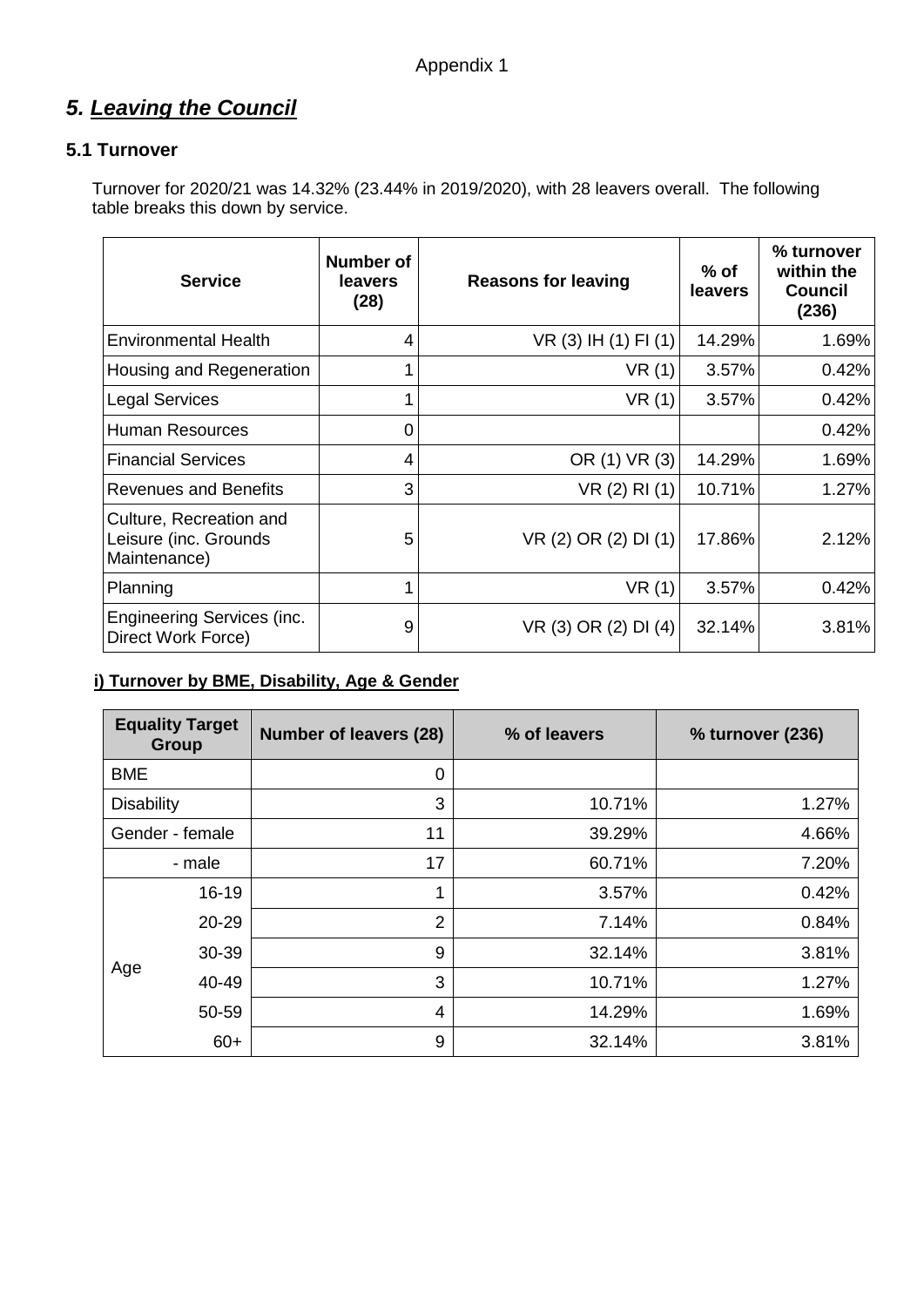#### **ii) Reasons for leaving**

| <b>Service</b>                           | <b>Number of leavers</b><br>(28) | % of leavers |
|------------------------------------------|----------------------------------|--------------|
| Dismissal (DI)                           | 5                                | 17.86%       |
| Death in Service (DS)                    |                                  |              |
| Early Retirement (ER)                    |                                  |              |
| Retirement 65+ (RI)                      | 1                                | 3.57%        |
| Efficiency of service/Redundancy (ES/RE) |                                  |              |
| End of Fixed Term Contract (FI)          |                                  | 3.57%        |
| Mutual Agreement (MA)                    |                                  |              |
| Ill Health Retirement (IH)               |                                  |              |
| TUPE Transfer (TT)                       |                                  |              |
| <b>Voluntary Resignation (VR)</b>        | 16                               | 57.14%       |
| <b>Optional Retirement (OR)</b>          | 5                                | 17.86%       |

## *6. Complaints about Discrimination*

No complaints have been made against the Council or its staff or the grounds of discrimination or prohibitive conduct.

## *7. Engagement with staff and trade unions*

#### **7.1 Engagement with Staff**

The Council conducts a biennial survey with its staff. The last survey was carried out in 2019 (pre Covid-19) with revised questions from what had been previously asked. The table below highlights some of results concerning flow of information, staff engagement and the Council's core values.